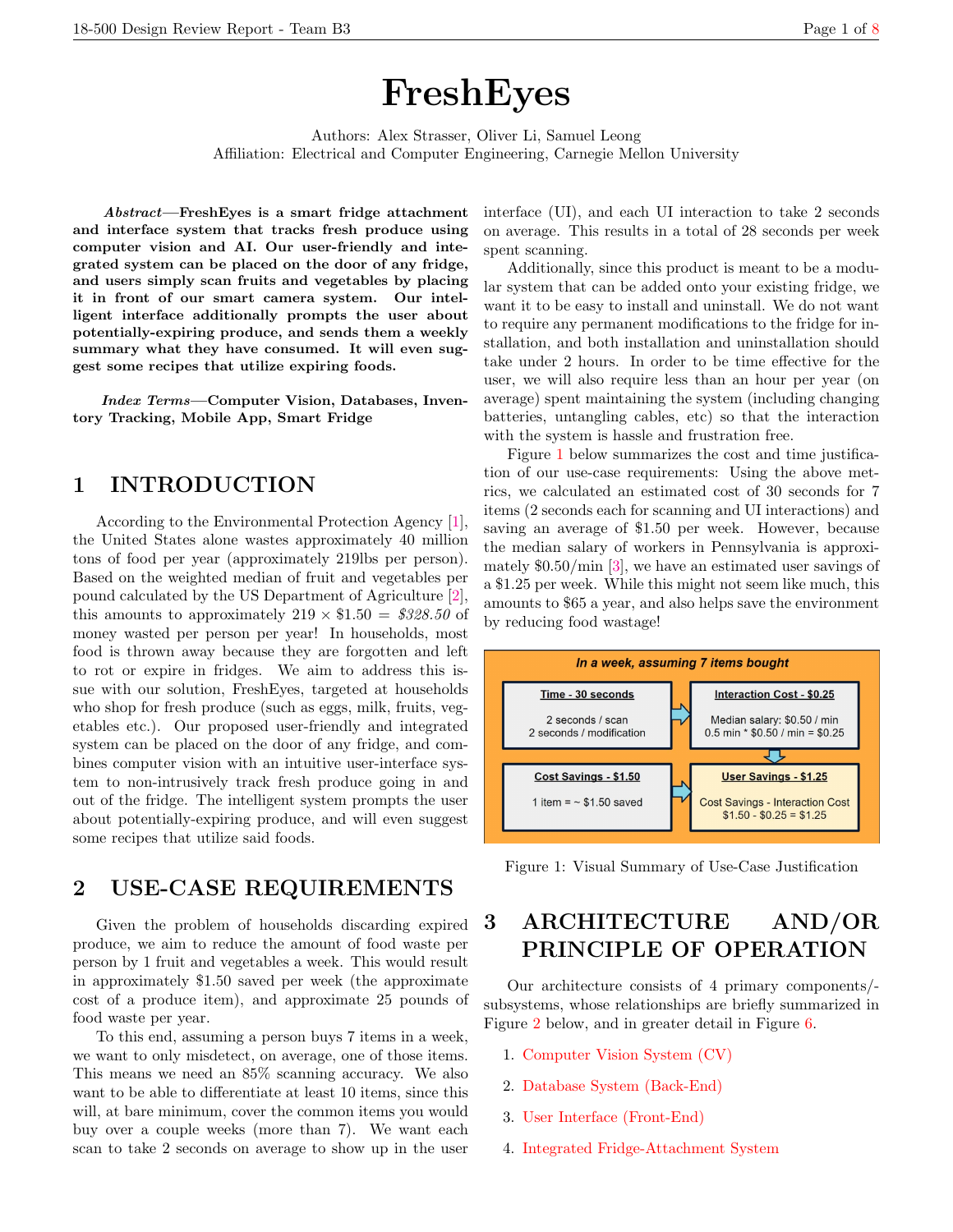<span id="page-1-0"></span>

Figure 2: Summary of Architecture. Detailed diagram in Figure [6](#page-8-0) below. Big rectangles represent key subsystems. Smaller, colored rounded rectangles represent key actions or components, with the uncolored rectangles above them being the implementations or hardware used.

## <span id="page-1-1"></span>3.1 Computer Vision System (CV)

The computer vision (CV) system's job is to capture, detect and classify the items presented to it by the user. It will first capture the item (eg. a fruit or vegetable) using a webcam; the image is then passed on to our Jetson Nano, which will then detect the item and classify it using the image processing algorithms outlined in Section [6.2](#page-3-0) below. The image processing algorithm will then spit out a set of top 4 predictions, which it then sends over to the [Database System \(Back-End\)](#page-1-2) via our self-defined Application Peripheral Interface (API).

## <span id="page-1-2"></span>3.2 Database System (Back-End)

The database system is the backbone of our entire system, processing the requests from the [Computer Vision](#page-1-1) [System \(CV\)](#page-1-1) and the [User Interface \(Front-End\),](#page-1-3) and sending relevant information over to the [User Interface \(Front-](#page-1-3)[End\)](#page-1-3) where it is presented in a user-friendly way. Conversely, user input such as manual quantity adjustments are sent from the [User Interface \(Front-End\)](#page-1-3) to the backend, where it is processed and stored. The back-end is responsible not just for data retrieval and storage between the database, but is also responsible for processing the data before sending it over the [User Interface \(Front-End\).](#page-1-3) In other words, the [User Interface \(Front-End\)](#page-1-3) should not need to do any further calculations before the data can be displayed. All interactions between the back-end and the other aspects of the system will be implemented as an API endpoint, allowing for maximum modularity and even allowing for alternative implementations altogether.

## <span id="page-1-3"></span>3.3 User Interface (Front-End)

The user-interface (UI) serves 2 primary purposes: allow the user to interact with the scanning system, and providing value to the user by sending them reminders of expiring items and potential recipes making use of said produce. In order to do this, it communicates with the database back-end primarily via Websockets, sending inputs by the user and retrieving processed information from the [Database System \(Back-End\).](#page-1-2) Specifically, the scanning user-interface will allow users to add/remove items from the fridge, and confirm/modify results of a CV scan; the calendar and reminder app interface allows the user to view their expiring produce and any intelligently-suggested recipes utilizing them.

## <span id="page-1-4"></span>3.4 Integrated Fridge-Attachment System

We then incorporate all of the crucial software and hardware components detailed above onto a large integrated board, which holds our webcam and tablet, as well as a little (foldable) platform for the user to place their items for scanning. There is also a door sensor (in the form of a limit switch) that tells the back-end when the door is being opened or closed, facilitating more efficient tracking of produce. Our integrated board allows for the user to easily install (or uninstall) our system as a module on any fridge door. Notably, we should not forget that the server back-end and the user's mobile device (if they so choose to use our application on it) is part of the larger integrated system as well; both hardware and software are integrated together seamlessly for an optimal user-experience. A diagram of how the physical integrated system will look like is depicted in Figure [3](#page-1-5) below.

<span id="page-1-5"></span>

Figure 3: Front and Side View of Attachment System

More details on the implementation of said architecture can be found in Section [6](#page-3-1) below.

# 4 DESIGN REQUIREMENTS

Most of the justification for the design requirements is found in Section [2.](#page-0-1)

As noted in Section [2,](#page-0-1) We need our CV segmentation and classification system to detect and classify objects with more than 85% accuracy, if we are to achieve the desired 6 out of 7 item matches. This classification time, plus processing time on the database should take under 2 seconds.

In order to support the CV system effectively, which requires a 100x100 RGB image as an input to the neural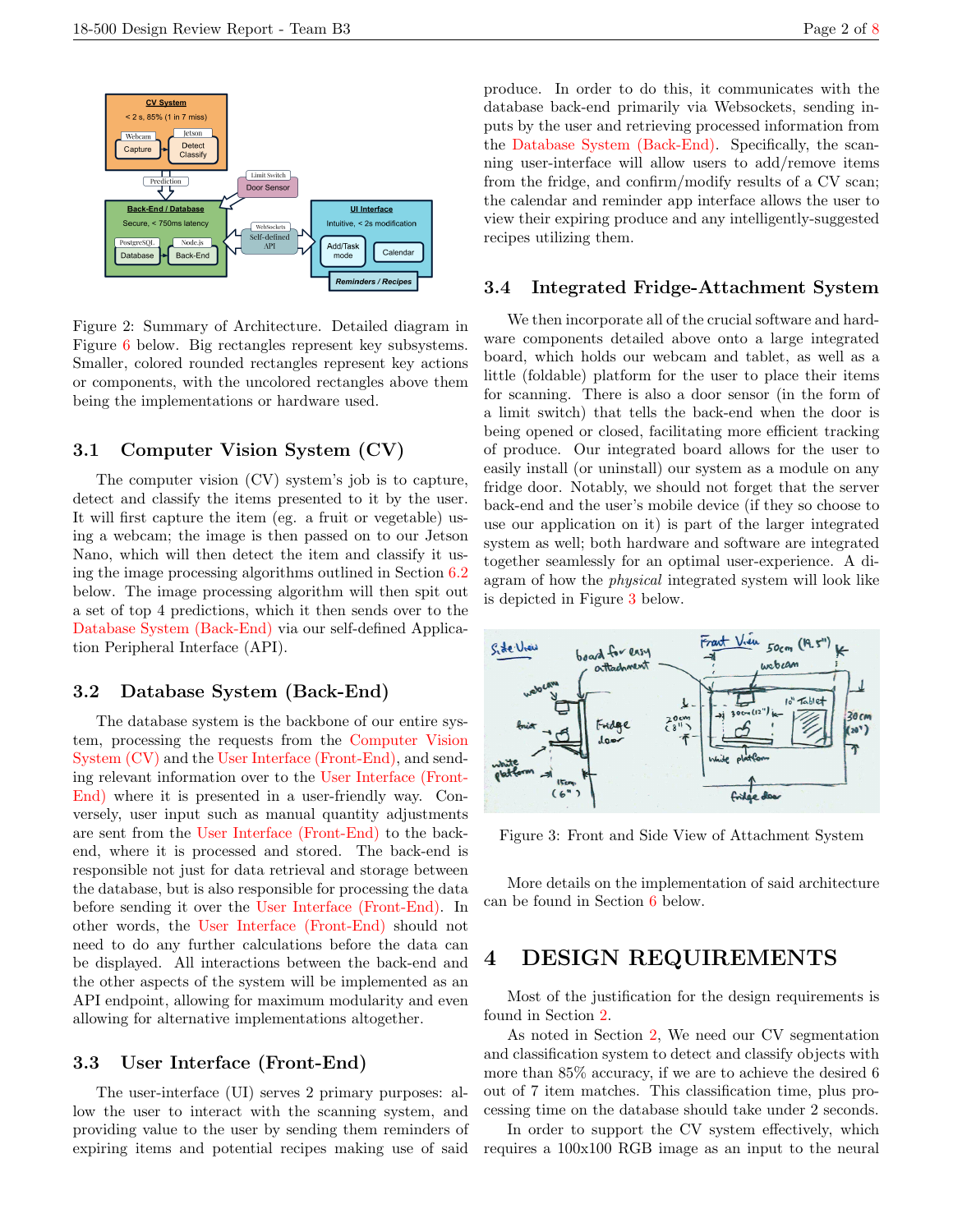network, we need an RGB camera that has a minimum resolution of 500x500, with a picture fetching time of under 250ms to adequately satisfy timing constraints.

The back-end/database system must be very robust so that it does not require any human interaction. It must be able to handle up to 3 clients simultaneously with no performance degradation. It should not lose track of any data.

The user interface needs to be very responsive. It should have a response time of under 200ms for all simple operations (changing the mode or quantity) and under 750ms for complex operations (submitting a modified scan to the backend). This 750ms response time is also a requirement for the backend.

# 5 DESIGN TRADE STUDIES

#### <span id="page-2-1"></span>5.1 Barcode Scanner

One of our initial ideas was to use a barcode scanner to scan items, as this makes detection a lot easier. This is, after all, how object detection is done in grocery stores. However, this requires a large barcode database and generally works very poorly for the produce items we want to generally track. Bunches of cilantro, for example, very frequently do not have a barcode and rely on a product code at the grocery store.

Additionally, this can be very difficult for the end user. It takes time to find the barcode and orient the item such that the barcode can be read. This would not be able to meet the 2 second average scan time, even though it would pass the accuracy requirement.

# 5.2 BLE / NFC tags

This design would also make the detection and tracking of items much easier. One of the main issues with the tracking system was detecting when items would leave and return to the fridge, instead of a new item just being bought. However, this requires associating tags with produce items and offloads all the classification processing to the user. This ends up being a lot more work for the user and would likely meet the 2 second average scan time, but would require enough set up and pre-scan work that it would be ineffective.

Additionally, the tags themselves are not very reusable and the cost ends up being prohibitively expensive. At around \$0.50 per tag, and 7 items per week, we would spend \$3.50 on tags and only save \$1.50 on groceries. Tags could theoretically be reused, but the stickiness won't last and the tags would not be able to track items being returned vs purchased (determining whether the tag is on a new item or old item).

## <span id="page-2-0"></span>5.3 Cameras Inside the Fridge

Our current solution involves an external scanningbased approach where the user manually scan the items with a camera mounted *outside* the fridge. An alternative solution that we considered was to have cameras inside the fridge that would detect and classify the items placed inside the fridge. This would have been an ideal solution for userintuitiveness because it does not disrupt the normal workflow of one's normal loading/unloading of groceries. However, this solution suffers from 2 major issues: firstly, occlusions are almost unavoidable since people tend to stack items in the fridge, constantly rearrange items within the fridge, and there is no camera angle for which all items can be seen properly; secondly, cameras and other sensors do not usually perform well in constant cold, and having a modular system would either need external wiring that would affect insulation, or battery-operated systems that would need constant recharging or replacing. To resolve Problem 1, one could use multiple cameras, but this would increase complexity (since we would need to detect which objects are seen in both cameras) and still does not resolve issues regarding occlusions from stacking or objects hidden inside plastic bags. Problem 2 can potentially be resolved or mitigated if modularity was no longer a requirement: the cameras could be custom-made to withstand cold temperatures, and wiring integrated as part of the fridge design itself, but this might be a prohibitively expensive thing to do, and would require users to buy an entirely new smart fridge. This is wasteful design and would be counterproductive with our goal of saving cost and reducing environmental impact.

## 5.4 Fully Local System

We also considered implementing a fully local, non-Internet facing version of our proposed system. Such a system will bring the computer vision system, front-end, the back-end, and the database into one local monolith. While such a system will be significantly less complex and also avoids the round-trip time latency between the CV system, back-end, and the front-end, it also means fewer possible features and less room for future expansion.

This project was built with the ability to access the front-end from any Internet connected device in mind. For example, a user will want to look up their fridge inventory while they are doing their grocery shopping. A fully local system will mean that such accesses will not be possible.

Furthermore, we also designed the project with a view towards future expansion and stretch goals. One such feature we envisioned is a shopping list that can be shared among family members, where each family member can view what is available in the refrigerator from any Internet connected device, and add their own items to a shopping list. Such features are only viable in an Internet connected system, with a front-end built upon HTML and other standard web technologies, and a separate back-end.

## 5.5 Heuristic-based CV Algorithms

Specific for the CV system, we considered using a heuristic-based detector and classifier instead of a CNN-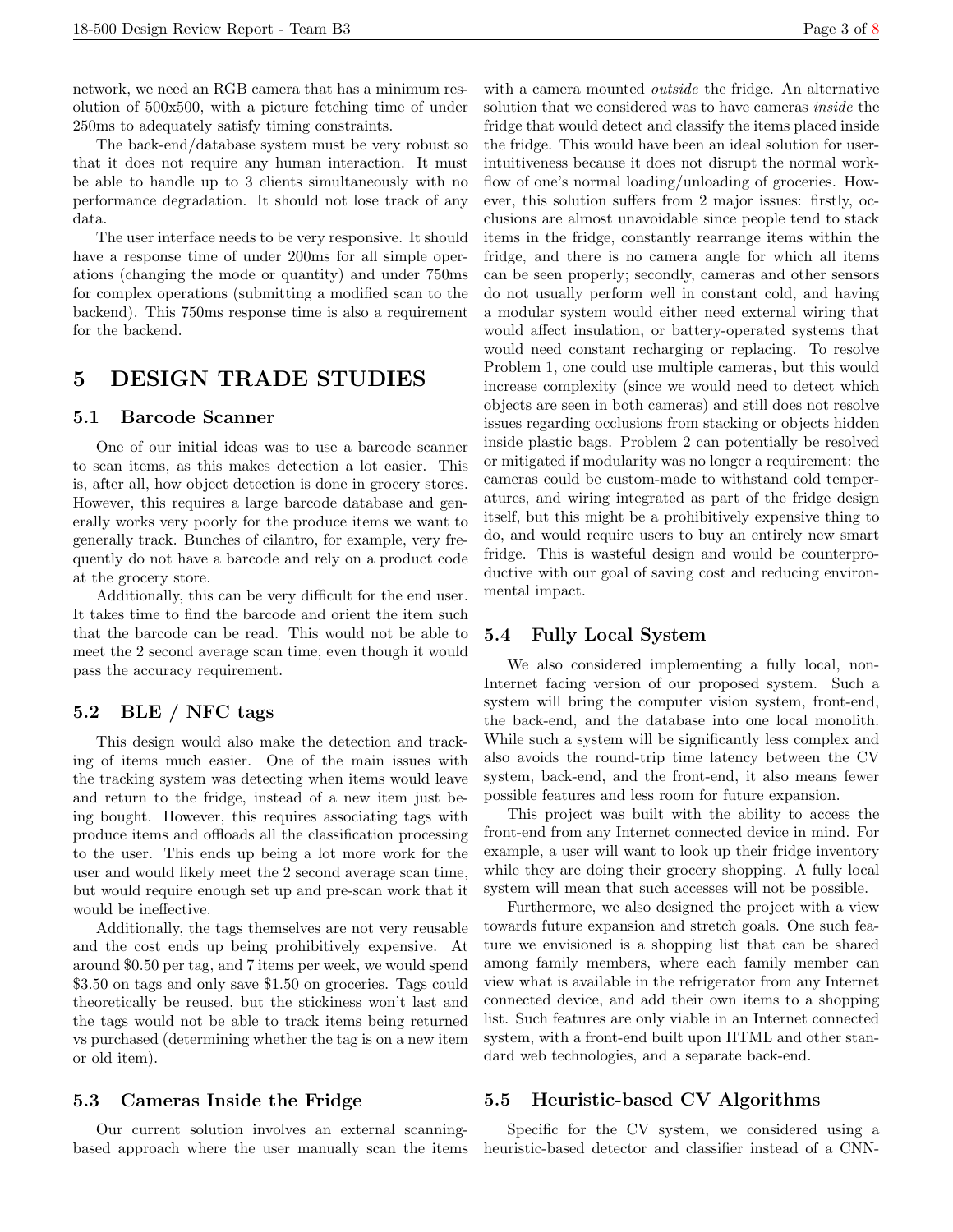based segmentation and classification system. In particular, we considered using a classical  $ORB + Bag$  of Words method for detection and classification respectively. This would allow us to potentially get rid of our white platform setup, and make for a more intuitive experience with a basic front-facing camera that the user can hold a fruit or vegetable up to. However, it is likely that such classical might suffer in terms accuracy, which would then negate any intuitiveness from the scanning process by adding on the inconvenience of having to continually correct the algorithm's predictions. Moreover, given the advances in learning-based CV methods, we decided that the increased robustness and accuracy that such systems would provide would be a better trade-off. This was also affirmed with our initial tests on the classifier which provided us with 98% testing accuracy. As mentioned above, the only issue is that our classifier is being trained on data with a white background, and therefore an accurate segmentation algorithm is required. However, our white platform setup (see Figure [3\)](#page-1-5) will effectively mitigate this problem, and also allow us to use a simple heuristic-based algorithms (pixel comparisons, thresholding, floodfill) for detection and segmentation.

# <span id="page-3-1"></span>6 SYSTEM IMPLEMENTATION

### <span id="page-3-2"></span>6.1 Integrated Fridge-Attachment System

With reference to Figure [3](#page-1-5) above, the integrated attachment system will have base made out of a piece of 15cm  $\times$  30cm (approx 6''  $\times$  20'') of solid plywood, onto which our tablet and webcam setup will be stuck. The plywood backing is then intended to be installed on the front of a fridge door with simple 3M mounting tape.

Notably, our webcam setup involves a web camera pointing downwards towards a white platform. The white platform is necessary for the proper working of the [Com](#page-3-0)[puter Vision System,](#page-3-0) with more details in that section. The placement of the web-camera and platform is crucial for the unobtrusive use of the scanner; if we were to have the camera face forward with a vertical platform (as originally designed), our users would have to awkwardly place the fruit from above, which would be quite very obtrusive.

#### <span id="page-3-0"></span>6.2 Computer Vision System

The computer vision system will first obtain an image using the webcam. Notably, as shown in Figure [3,](#page-1-5) the webcam is setup such that it is pointing down towards a white platform, resulting in the received image being a simple offwhite image when idle. Therefore, by simply checking for significant changes in pixels, we can quickly tell whether a fruit is put on the platform for scanning. A simple floodfillbased segmentation algorithm will then be used to segment the item from the white background. The preprocessed image will then resized appropriately and sent through a ResNet18-based [\[4\]](#page-7-4) convolutional neural network (CNN),

which will output a set of probabilities. The top 4 probabilities are then sent to the back-end via our self-defined API, and will subsequently be displayed to the user for confirmation (default) or correction (if any), thus allowing for an intelligent, semi-automatic tracking process.

Notably, we will be training the CNN ourselves using PyTorch [\[5\]](#page-7-5) on the Fruits360 dataset [\[6\]](#page-7-6), which has a total of 131 classes. If necessary, we will collect our own data from our setup to additionally train our network with. However, all image processing algorithms, including the neural network, will be written in optimized C++ code, and will be running on a Jetson Nano for maximum efficiency.

# <span id="page-3-3"></span>6.3 Database System (Back-End)

The core of the back-end will be built upon Node.js, Express, and TypeScript. These are widely used, industry standard technologies with significant amounts of available documentation and have also been well-optimized for speed. The choice of TypeScript over vanilla ECMA Script (also known as JavaScript) helps catch bugs in development, even before testing, and TypeScript is a type-safe language that enforces strict type-checking even during development. The specific API endpoints, database schema, and architecture of the back-end API is shown in the relevant back-end sections of the block diagram at Figure [6.](#page-8-0)

The database schema is defined as code (see Figure [4\)](#page-4-0) in a JSON-like format which is ingested by an ORM, specifically Prisma, which creates the tables based on the definition. This allows the schema to be checked into and tracked by our version control system (Git), just like any other piece of code. Furthermore, this also allows us to easily switch out the underlying database system easily between SQLite on development instances and PostgreSQL on production systems. Additionally, the database schema definition also includes the types of each field, allowing database reads through Prisma to have type information as well, enforcing type-safety throughout the back-end.

An API request from a client is first routed to an Nginx web server, which is responsible for negotiating an SS-L/TLS connection, and serving any static assets. This is because web servers like Nginx are well optimized for such tasks, allowing for fast response times and easy configuration, lowering the load on the Node.js server. Nginx then forwards any API requests to the Node.js server, where the Express router first routes the request to a API secret key validation middleware, which validates the secret key supplied with the request, dropping any requests with an invalid key. After passing the validation, the request is then routed to the middleware specific to the API endpoint, which queries the database, runs any needed computations, and returns the results to the clients.

This back-end will be deployed on an Internet connected server. This server is a virtual machine running on a physical host, with 1 vCPU and 4GB of RAM. As we are serving a maximum of only 3 clients, this is enough hardware for all back-end components, as they can be scaled to their mini-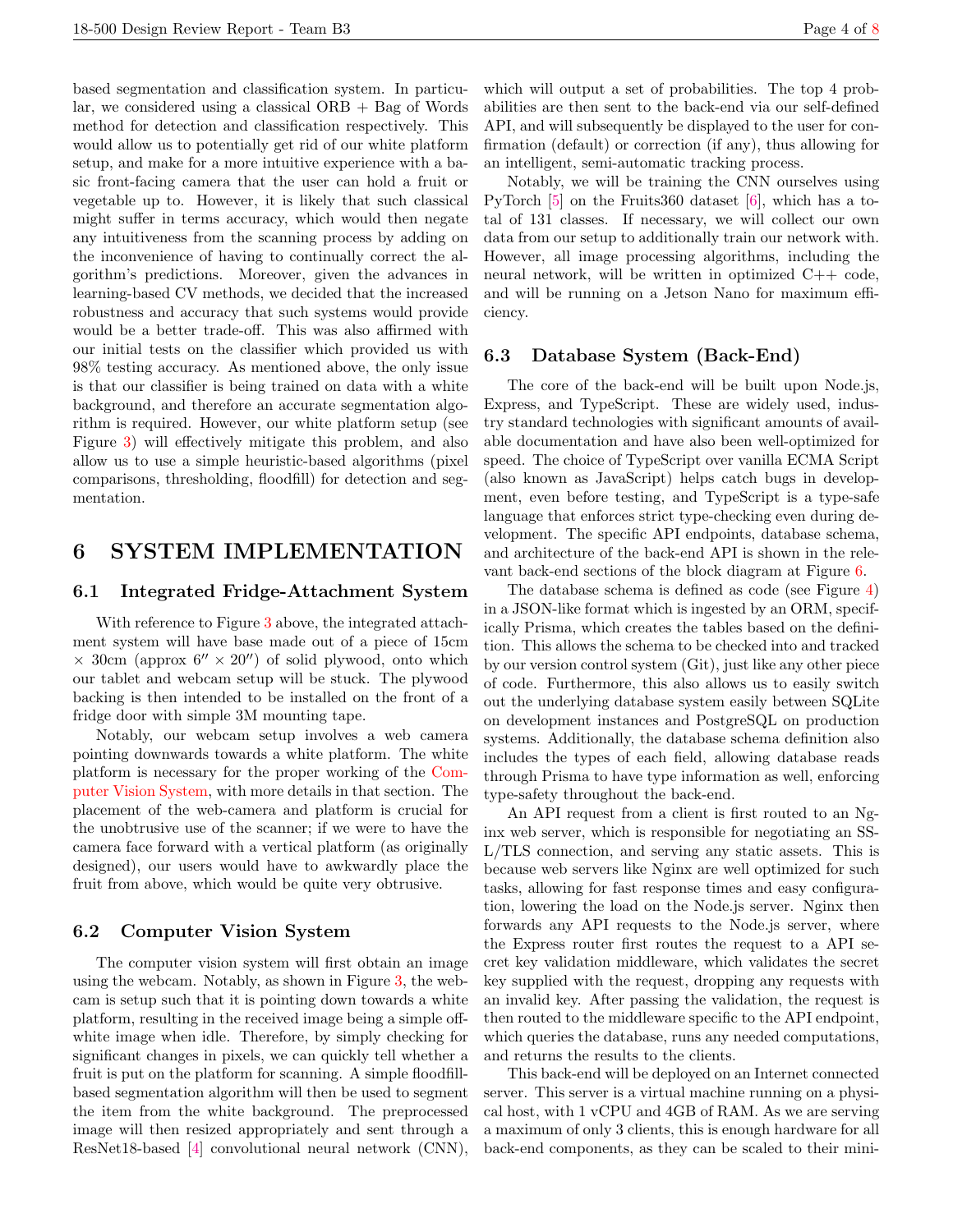```
1 model Item {
2 id Int @id @default (autoincrement ())
3 name String
4 shelfLife Int // Number of days item can be stored
5 unit String
6 transactions Transaction []
7 }
8
9 model Transaction {
10 id Int ©id @default (autoincrement ())
11 createdAt DateTime @default(now())
12 updatedAt DateTime @updatedAt
13 item Item @relation (fields: [itemId], references: [id])
14 itemId Int
15 quantity Int
16 type Int // 0 = addition to fridge from store, 1 = removal, 2 = addition to fridge (withoutchange to exp date )
17 }
```
Figure 4: Sample of database schema defined in code, with relations explicitly defined

mum possible sizes. For example, the V8 engine powering Node.js can be scaled down to have a maximum memory footprint of just 256MB.

#### <span id="page-4-1"></span>6.4 User Interface (Front-End)

The user interface system will be a web-based interface hosted on the Jetson Nano, as this is our main computer for the project. It will also allow for easy communication to the back-end. which is hosted in the same place. As mentioned in the Database System, the interface client will communicate to the backend via HTTP endpoints and web sockets.

The interface will primarily run on a 10" Android tablet as the client. The tablet will be affixed to the fridge as described in Section [6.1.](#page-3-2) We selected the MAGCH M101 tablet since it is fast, has a nice screen size, and has enough processing power/camera resolution that some computer vision could theoretically be run on it in the future.

Figure [5](#page-5-0) below shows an initial prototype of the UI, also hosted on Alex's server [here.](https://capstone.astrasser.com:2096/) Notably, we have designed our scanning interface (see Figure [5b\)](#page-5-1) for maximal intuitiveness and minimal navigation. To this end, we show the top 4 most probable predictions as determined by the CV system, so that the user can make any changes with minimal taps. Selection of multiple quantities can be done with a quick tap, since it would be inefficient to scan a bag of, say, 8 oranges one-by-one. We have also designed the calendar view to be as intuitive and aesthetically pleasing as possible, shown in Figure [5a.](#page-5-2)

# 7 TEST & VALIDATION

#### 7.1 Tests for Computer Vision System

The computer vision system needs to be satisfy an accuracy of 85% (1 in 7 items), and less than 2 seconds of latency (i.e. from item being placed for scan, to prediction popping up on the screen). Our first accuracy test will be

that of the automated testing accuracy from training the neural network. This is done by splitting the Fruits360 dataset [\[6\]](#page-7-6) into a training and testing set of images. However, we will aim for a testing accuracy of 95% because we expect our system to perform worse in real life, as the network is not trained on our system-specific data.

Our second accuracy test will be that of a "sanitycheck" accuracy test where we will obtain a set of 21 images of common fruits and vegetables (3 each of: apples, oranges, bananas, pears, carrots, lettuce and potatoes). This test is very important to check the generalizability of the neural network. In fact, we were initially ahead of schedule after having trained a [network found online.](https://jovian.ai/arnabbhakta956/final-project-assignment) However, we quickly found that the 98% testing accuracy reported by the neural network completely failed at this testing stage. Upon consultation with our professor's PhD student, we realized that the network had severe flaws, and are therefore going to be training our own ResNet18-based [\[4\]](#page-7-4) network instead.

Finally, we will perform a full-scale speed and accuracy test, where we will purchase a bunch of commonly used fruits and vegetables from the store (apples, oranges, bananas, pears, carrots, lettuce, potatoes, and maybe more), and scan them on our real system with the proper webcam and white platform setup as shown in Figure [3](#page-1-5) above. Notably, because of the way our system is designed to be modular, this "real system" will not necessarily involve a real fridge; instead, we will simply test it on our webcamplatform setup on the attachment board. A stop watch will be used to time taken between the fruit being placed on the platform for scanning to when the prediction appears on the screen. The number of correct and false predictions will also be taken down to calculate the overall accuracy later. This experiment will be repeated twice (with the average taken) to ensure reliability.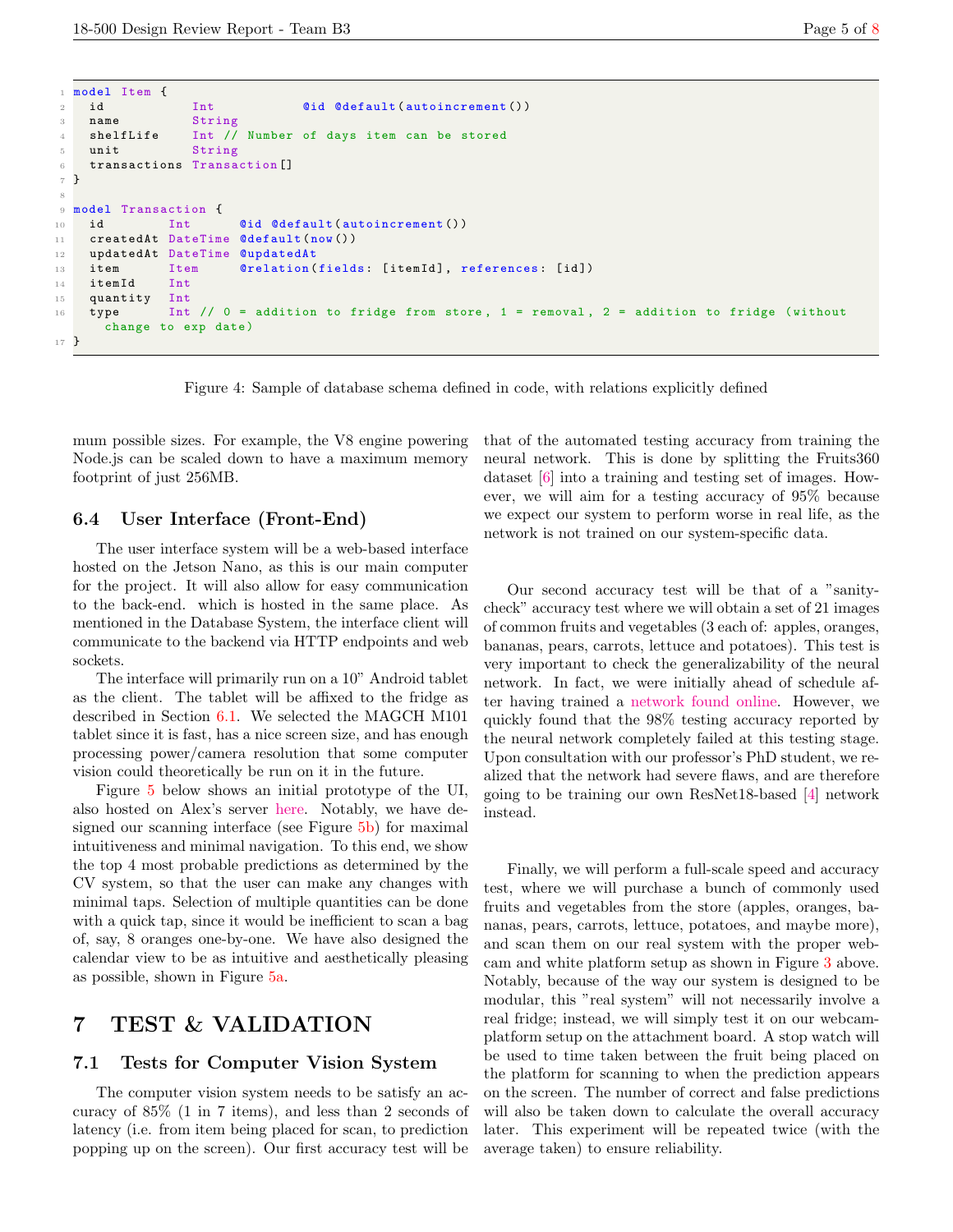<span id="page-5-2"></span><span id="page-5-0"></span>

Figure 5: Initial Prototype of UI

# <span id="page-5-4"></span>7.2 Tests for API Endpoints

The correctness of API endpoints can be tested during development by sending test API calls using an API testing tool such as Postman. For example, we can set up Postman to first send an API request that gets the number of bananas, followed by a request that adds a banana to the fridge, and finally another request that gets the number of bananas. The number of bananas from the second call should be exactly 1 more than the first call. This checks for the correctness of both the endpoint that gets the quantity of items in the fridge and the endpoint that adds items to the fridge.

Postman also allows for such API calls to be saved and replayed, and even integrated into a testing script that Postman can run automatically from the cloud. This means that we can continuously monitor the uptime of our API, and receive real time alerts when it goes down or returns faulty results, allowing for a high degree of assurance for the correctness of the API as changes are pushed and deployed.

Additionally, this testing process is also how we validate that our metrics such as a maximum latency of 750ms has been achieved. Together with the continuous uptime monitoring, we can view a graph of these metrics from a single dashboard and receive alerts when our metrics are not being met, and even view statistical results such as the tail p99 latency.

# <span id="page-5-1"></span>8 PROJECT MANAGEMENT

## 8.1 Schedule

Currently, our project is on schedule and no adjustments are needed to our initial timeline. Our Gantt Chart with the current completion status of each task is shown in Fig. [7.](#page-9-0) With the submission of this design document, we will have completed our design phase and will be able to fully commit towards the development phase. Some tasks originally scheduled for the development phase, such as hardware ordering, API implementation, and CV training, have already been started even in the design phase.

The planned schedule also includes generous amounts of slack, in the form of time allocated for refinements and revisions. In total, that adds up to about 2 weeks of extra time, significantly mitigating the risks of development overruns from any single part of the project.

### 8.2 Team Member Responsibilities

All of our members have rough experience in all the subsystems of the project, with some individuals being more specialized than others. Therefore, each of us will be in charge of a specialization, but will also be helping others in their respective sub-tasks. Our team responsibilities are summarized in Table [1](#page-5-3) below.

<span id="page-5-3"></span>Table 1: Summary of Team Member Responsibilities

| Member | Specialization  | Helps With          |
|--------|-----------------|---------------------|
| Alex   | Front-End       | Back-end, CV        |
| Oliver | Back-End, API   | Hardware, Admin     |
| Samuel | Computer Vision | Front-End, Hardware |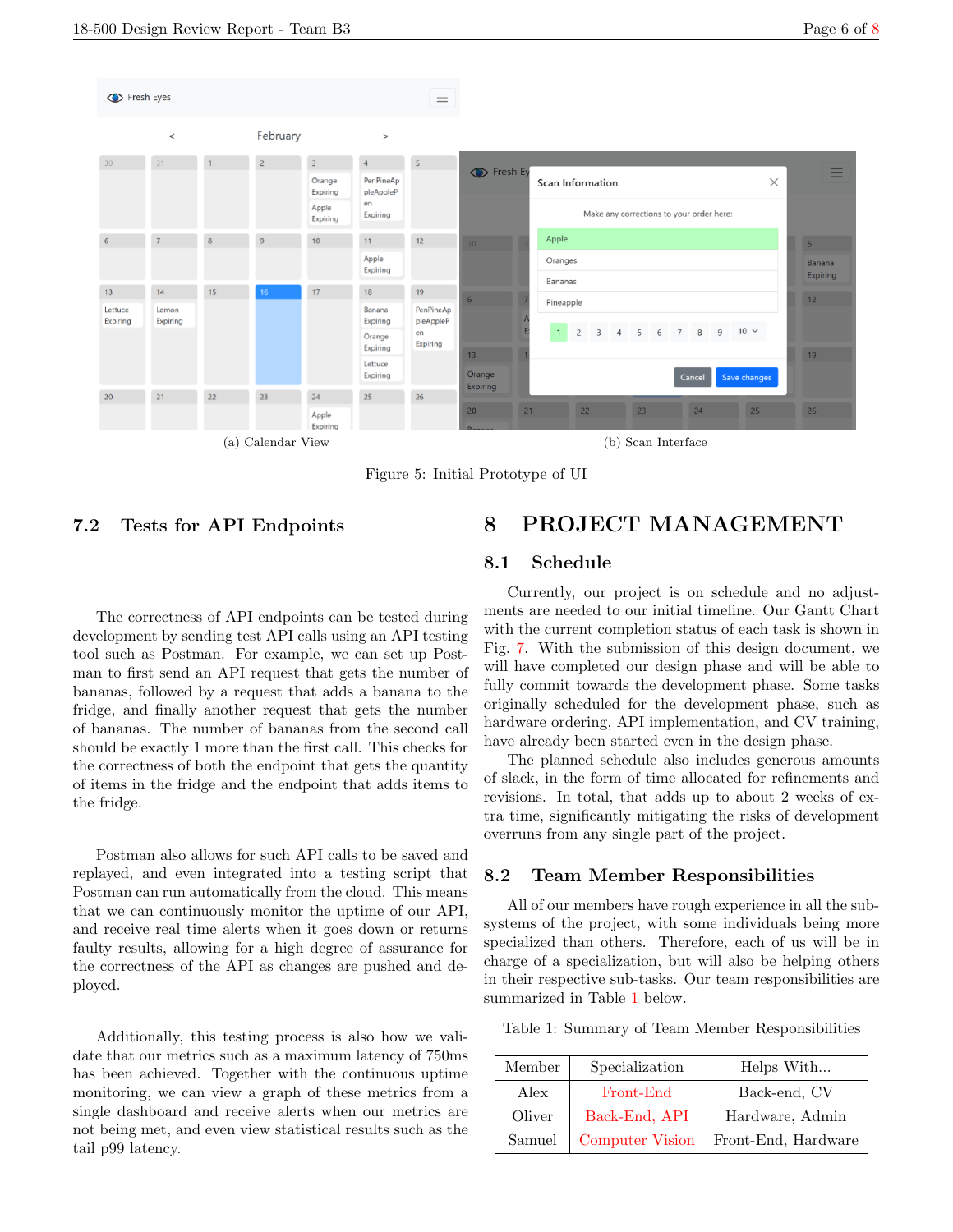Table 2: Bill of materials

## <span id="page-6-0"></span>8.3 Bill of Materials and Budget

A break down of the materials bought and used in our project can be found in Table [2](#page-6-0) below.

#### 8.4 Risk Mitigation Plans

Since we have a robust classification algorithm, we are more worried about the object detection recognition and segmentation algorithms. To minimize this risk, we are using a white platform to make the segmentation a simple color thresholding problem. This will not only save us development time for the computer vision algorithm, but will also allow for a more robust algorithm, decreasing two risks for us.

Another risk that we have considered is the possibility of the back-end API suffering from degraded performance, bugs, or an outage altogether. Some of these possibilities, such as degraded performance and outages, may be caused by server availability and its network performance instead of the quality of our code or other factors under our control. To mitigate this risk, continuous uptime monitoring as described in section [7.2](#page-5-4) were adopted, to provide us with real time alerts as these incidents occur. Similarly, the suite of tests run by the continuous uptime monitoring service also gives us more assurance on the correctness of the code. Bugs are also prevented from entering the master branch by enforcing strict type-checking and linting standards.

A similar source of bugs has been considered for the front end. Strict type checking and linting for the JavaScript on the front end will significantly decrease the number of bugs, as well as eliminate a large portion of time spent debugging. This will additionally increase the reliability of the system in production and during interaction as many hidden bugs can be removed before they cause issues.

# 9 RELATED WORK

# 9.1 SmolKat

SmolKat is a smart fridge system that can detect and track produce inside one's mini-fridge and display where the produce is on the shelf. It was a project completed by [Team D3 in Spring 2021.]( http://course.ece.cmu.edu/~ece500/projects/s21-teamd3/) However, unlike our outwardfacing camera system, SmolKat used cameras mounted inside the mini-fridge. Their setup had the advantage of not disrupting their ordinary workflow of loading and unloading groceries out of the fridge, and even included a neat feature where an LED would light up to indicate the exact position of an item inside the fridge. These are features that we would be unable to achieve with our current system design. However, for reasons detailed in [5.3,](#page-2-0) this design suffers from some major flaws, including insulation problems with wiring, cost-integration concerns and occlusions. Indeed, in their final demo, we can see that their wiring was a complete mess, and would definitely have affected the insulation of the fridge as the door would not have been able to close properly. Moreover, their product seems to work only with mini-fridges consisting of a single layer, likely because they could not overcome the occlusion problem. On the other hand, our system will be an integrated, modular add-on that can be used for any normal fridge. It will be able to track a large variety and number of fresh produce, without being limited by fridge size.

## 9.2 Cozzo

[Cozzo](https://cozzo.app/#features) is a commercial fridge and pantry management application targeted at households who would like to track their groceries. Similar to our system, it offers reminders about expiring produce and suggests smart recipes to users. They offer many impressive features, with notable ones being the ability to scan receipts and barcodes of pantry produce. However, as noted in Section [5.1](#page-2-1) above, the scanning of barcodes does not really apply to our use-case because most fresh produce (eg. fruits and vegetables) do not have barcodes and are handled manually at the store. That being said, their receipt scanning is a great idea, although most of the user input required is still fairly manual: Users still need to review each item on their scanned receipt individually, and need to manually update each time an item is used, changed or thrown away. On the contrary, our system allows users to scan produce before loading or unloading them into the fridge, which provides an intuitive way of tracking produce going in and out of the fridge; the ability to track produce being used is a unique feature of our design, and will allow us to also give the user a summary of their food (and possibly nutrition) consumption.

# 10 SUMMARY

FreshEyes aims to provide a modular, intuitive and lowlatency experience to aid households in tracking their fresh groceries. To do this, we provide an integrated modular system that can be placed on any fridge, and that uses a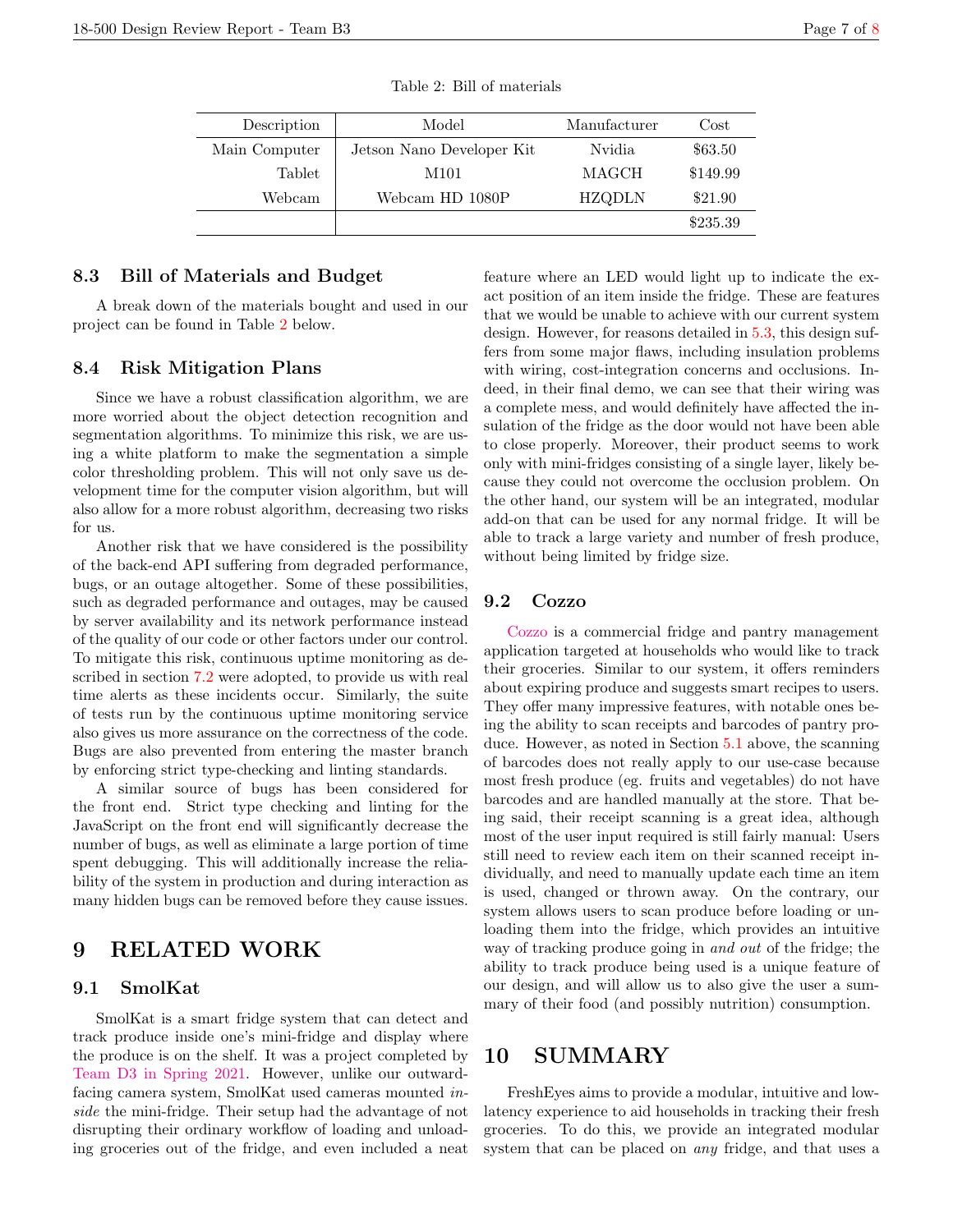vision-based scanning system that is non-obstructive, accurate and fast, with an easy-to-use UI optimized for efficiency and intuitiveness. Our back-end is designed to be low-latency, secure and stable, thus providing our users with a smooth and enjoyable experience. Finally, we further add value to the user, by not only tracking their produce going in and out of the fridge, but also remind them of expiring produce via our web-based UI, and even suggest recipes to them that use said produce.

One major challenge will likely be the back-end subsystem, which has a lot of moving parts, and is also the backbone of our project. Getting the computer vision system to work reliably in a real-world environment will also be a challenge, and might require re-training the CNN with self-collected data - a time-consuming process. However, the most challenging part of the project is most likely going to be the integration of the various subsystems together through the back-end, which requires a well-defined APIs and the individual subsystems to be working properly. However, given our current abilities and the fact that we are on schedule implementation-wise, we are somewhat confident in the success of the project.

# Glossary of Acronyms

Include an alphabetized list of acronyms if you have lots of these included in your document. Otherwise define the acronyms inline.

- API Application programming interface
- UI User Interface
- CV Computer Vision
- CNN Convolutional Neural Network
- ORM Object-Relational Mapping
- BLE Bluetooth low energy
- NFC Near-field communication
- vCPU Virtual Central Processing Unit
- RAM Random access memory

# <span id="page-7-0"></span>References

- <span id="page-7-1"></span>[1] EPA, "Facts and figures about materials waste and recycling," 2018.
- <span id="page-7-2"></span>[2] USDA, "Fruit and vegetable prices," Aug 2019.
- <span id="page-7-3"></span>[3] E. A. Shrider, M. Kollar, F. Chen, and J. Semega, "Income and poverty in the united states: 2020," Oct 2021.
- <span id="page-7-4"></span>[4] K. He, X. Zhang, S. Ren, and J. Sun, "Deep residual learning for image recognition," in Proceedings of the IEEE conference on computer vision and pattern recognition, pp. 770–778, 2016.
- <span id="page-7-5"></span>[5] A. Paszke, S. Gross, F. Massa, A. Lerer, J. Bradbury, G. Chanan, T. Killeen, Z. Lin, N. Gimelshein, L. Antiga, A. Desmaison, A. Kopf, E. Yang, Z. De-Vito, M. Raison, A. Tejani, S. Chilamkurthy, B. Steiner, L. Fang, J. Bai, and S. Chintala, "Pytorch: An imperative style, high-performance deep learning library," in Advances in Neural Information Processing Systems 32 (H. Wallach, H. Larochelle, A. Beygelzimer, F. d'Alché-Buc, E. Fox, and R. Garnett, eds.), pp. 8024–8035, Curran Associates, Inc., 2019.
- <span id="page-7-6"></span>[6] H. Mures, and M. Oltean, "Fruit recognition from images using deep learning," Acta Universitatis Sapientiae, Informatica, vol. 10, pp. 26–42, 06 2018.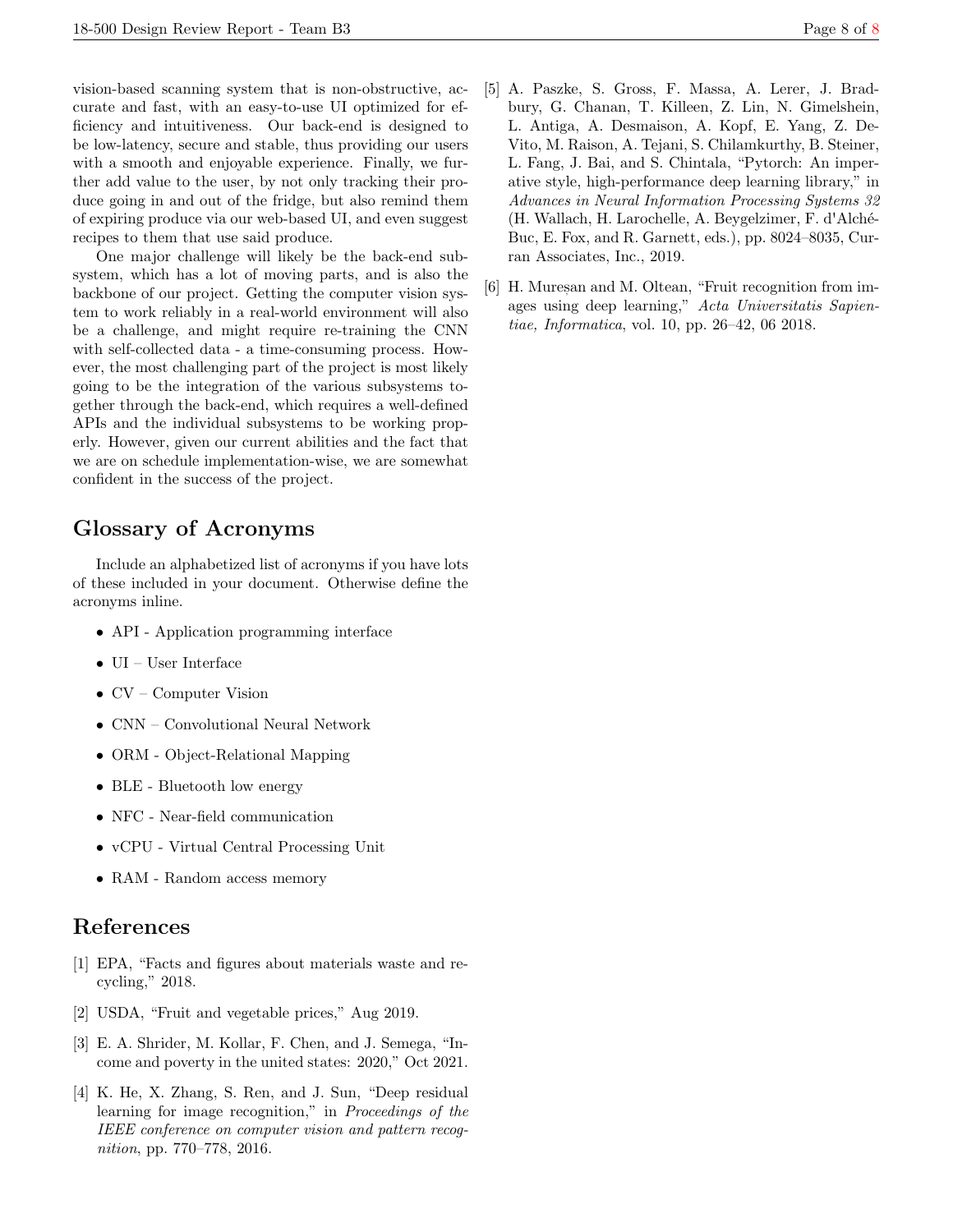

<span id="page-8-0"></span>18-500 Design Review Report - Team B3 Page 9 of [8](#page-7-0)